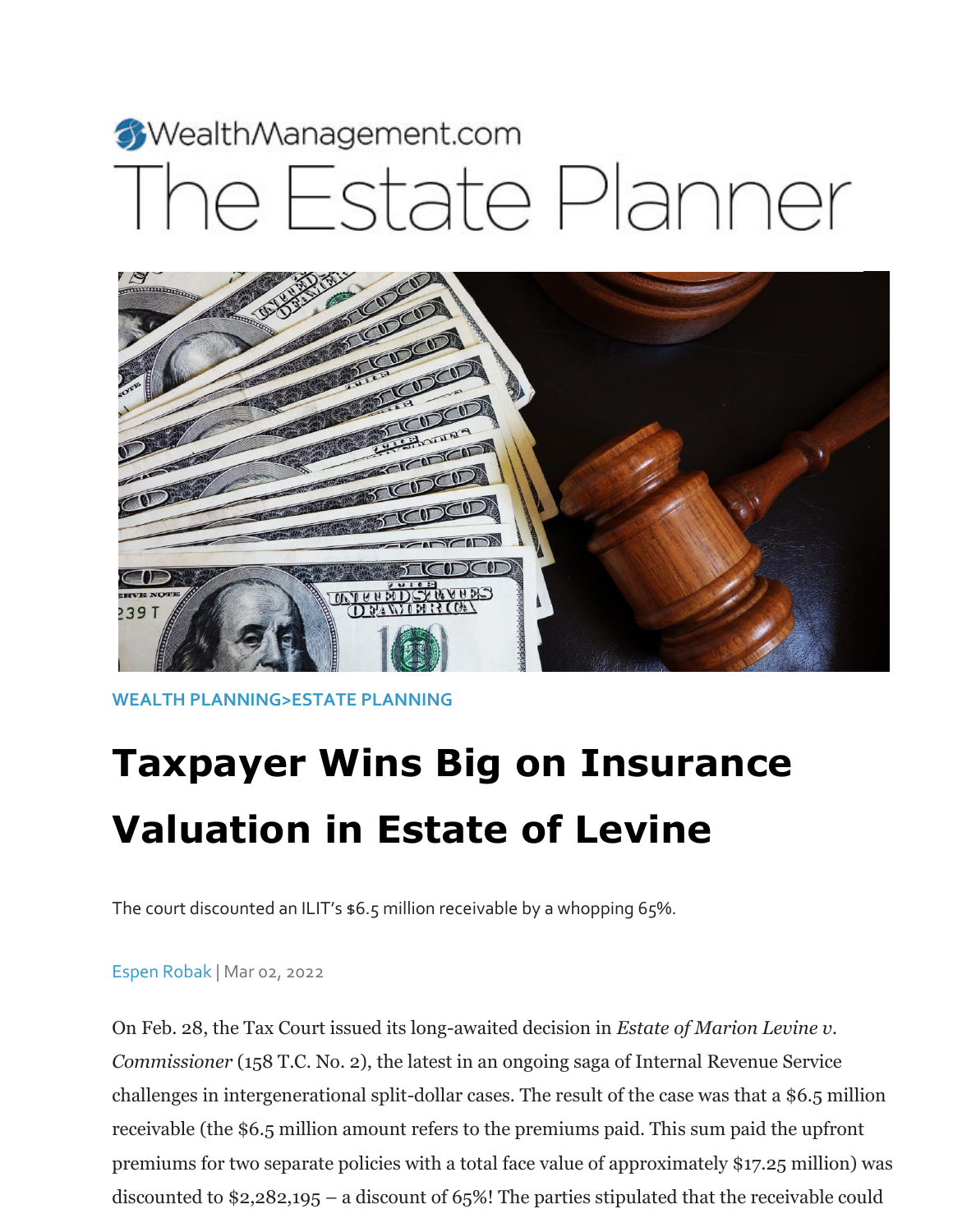be valued at \$2,282,195 – if the taxpayer prevailed on the IRS' changes on Internal Revenue Code Sections 2036, 2038 and 2703.

#### **Background**

Here's what happened in *Levine*:

- First, Marion created an irrevocable life insurance trust (ILIT) to own two life insurance policies. The ILIT was signed by Marion's children and a business associate, all as attorneys-in-fact, and had a trust company as an independent trustee.
- The ILIT also had an investment committee in the form of a single individual, the same business associate who signed the ILIT, along with the children. The court found that this committee had a fiduciary duty to direct the ILIT's investments prudently.
- To pay the \$6.5 million upfront premiums to purchase the two insurance policies, the ILIT borrowed most of through a split-dollar agreement.
- Under the split-dollar agreements:
	- o The ILIT agreed to buy the policies.
	- o Marion's also had a revocable trust, which agreed to pay the premiums on the policies (borrowed the money to pay the premiums).
	- o The ILIT agreed to assign the policies to the revocable trust as collateral.
	- $\circ$  The ILIT agreed to pay the revocable trust back for its investment the greater of: (1) premiums paid, or (2) the cash surrender values (CSVs) of the policies either on the death of the insureds or at the date of termination, if the arrangement was terminated prior to maturity.
- Finally, only the ILIT had the right to terminate the arrangements and surrender the policies. This court viewed this last point is viewed as especially important.

#### **Issues Before Tax Court**

The preceding steps all took place towards the end of 2008. After Marion's death, on Jan. 22, 2009, the IRS challenged her estate tax return and eventually issued a notice of deficiency for a little more than \$3 million, plus penalties based on the difference between the value of the receivable listed the estate tax return and the \$6.5 million. After stipulations, the Tax Court had to decide the value of the split-dollar receivable in the estate and what the penalties should be if any undervaluation was found. To do this, the court had to decide:

- Does Treasury Regulations Section 1.61-22 govern the estate tax consequences here? And if not:
- What was the nature of the decedent's ownership interest, as created by the split-dollar transaction?
- Does IRC Section 2036 or 2038 require inclusion of the policies' CSVs in the gross estate?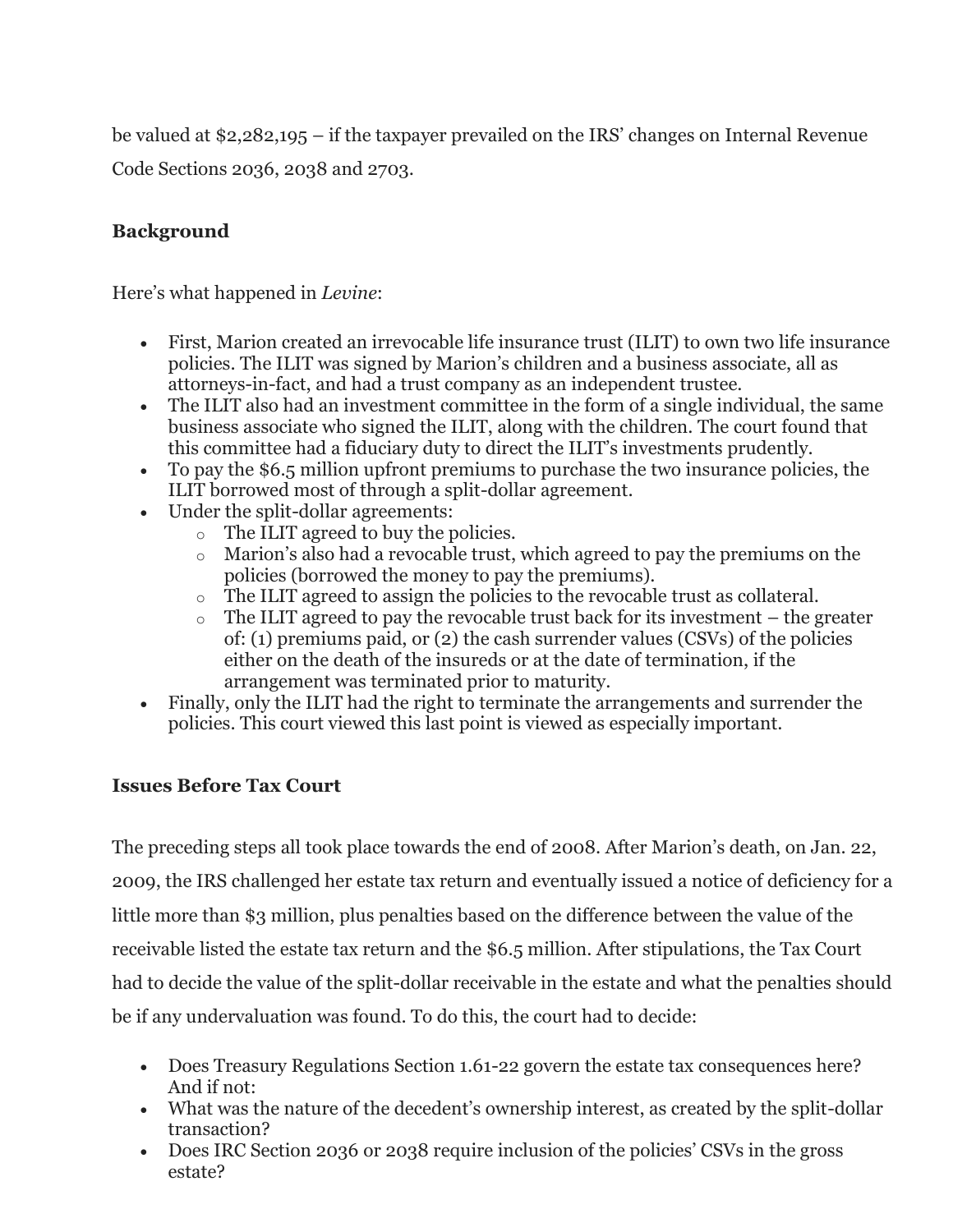Does IRC Section 2703 and its valuation rules apply to the estate's property interest and, if so, how does that impact the value of the interest?

### **Tax Court's Decision**

The court's decision provides a clean sweep for the estate, leaving it without a significant deficiency and no penalties.

- 1. The court held that Treas. Regs. Section 1.61-22 only governs the gift tax consequences of the transaction and doesn't help the IRS with the estate tax issue.
- 2. On the issue of what property was transferred, the court held that the property "at issue cannot be the life-insurance policies, as these policies have always been owned by the insurance trust." However, the transferred property also can't be the receivable itself because this asset belonged first to the revocable trust and then to the estate.
- 3. So what rights were retained? The court found that Marion retained the split-dollar receivable, and nothing else. The court also found that holding this receivable didn't give Marion a right to the CSVs of the policies – only to wait until termination or maturity of the policies and then collect the \$6.5 million or the CSV.

#### **Other Cases Distinguished**

On this last point, the court found a very significant difference between *Levine* on one hand and *Cahill* and *Morrissette* on the other:

- In *Estate of Morrissette v. Comm'r*, the donor and donee could mutually agree to terminate the agreement.
- In *Estate of Cahill*, the agreement could be terminated only by written agreement of donor and donee, acting unanimously.
- In contrast, in *Levine*, the ILIT, by its investment committee, had the sole right to terminate the arrangement.

The court held that without "any contractual right to terminate the policies, we can't say that Levine had any sort of possession or rights to their cash-surrender values."

#### **Ability to Surrender Policies**

The IRS also argued that Marion stood on both sides of these transactions and therefore could unwind the arrangements at will. The attorneys-in-fact, who were trustees of the ILIT, held power over the revocable trust, agreed the court. However, the ILIT had an independent trustee, and the trustee was directed by the investment committee – which was just one of the